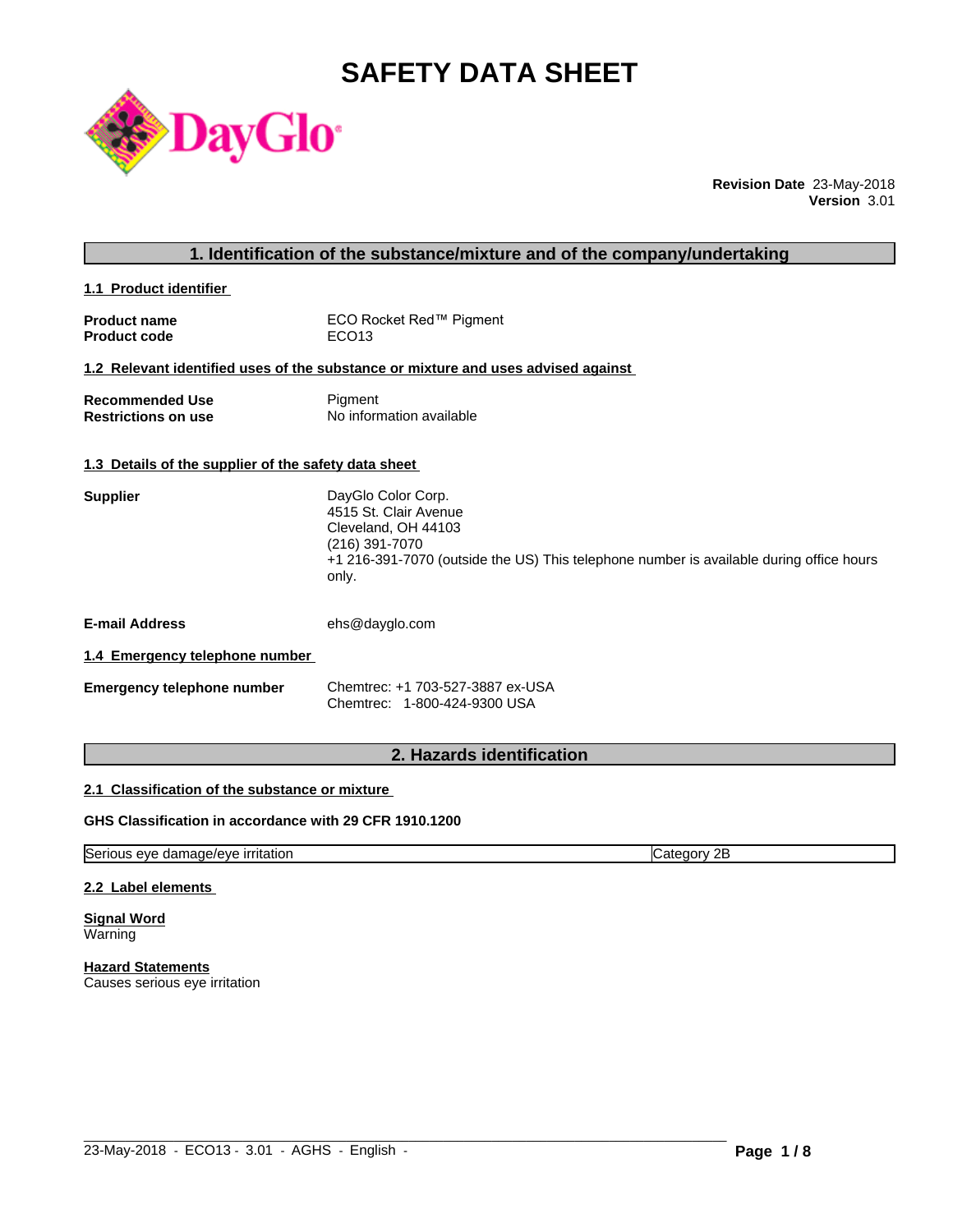

**Precautionary Statements - Prevention** Wash face, hands and any exposed skin thoroughly after handling Wear eye protection/ face protection

#### **Precautionary Statements - Response**

IF IN EYES: Rinse cautiously with water for several minutes. Remove contact lenses, if present and easy to do. Continue rinsing If eye irritation persists: Get medical advice/attention

#### **2.3. Other Hazards Hazards not otherwise classified (HNOC)** Not Applicable

#### **2.4 Other information**

Not Applicable

**Unknown Acute Toxicity** <1% of the mixture consists of ingredient(s) of unknown toxicity

### **3. Composition/Information on Ingredients**

# **Substance**

**Mixture**

| <b>Chemical Name</b>                                                                                                                   | <b>CAS No.</b> | <br>$\mathbf{a}$<br>Weight-% |
|----------------------------------------------------------------------------------------------------------------------------------------|----------------|------------------------------|
| Red 1:1<br>Basic<br>                                                                                                                   | 3068-39-       |                              |
| $\cdots$<br>Basic<br>$\begin{array}{c} \n \stackrel{\frown}{\phantom{} A} \n \end{array}$<br>(tetrachlorozincate)<br>. .<br>Violet<br> | 73398-89-      |                              |

The exact percentage (concentration) of composition has been withheld as a trade secret.

#### **4. First aid measures**

#### **4.1 Description of first-aid measures**

| General advice                                                  | No information available.                                                                                                                                                                                               |  |
|-----------------------------------------------------------------|-------------------------------------------------------------------------------------------------------------------------------------------------------------------------------------------------------------------------|--|
| Eye contact                                                     | Immediately flush with plenty of water. After initial flushing, remove any contact lenses and<br>continue flushing for at least 15 minutes. Keep eye wide open while rinsing. If symptoms<br>persist, call a physician. |  |
| Skin contact                                                    | Immediate medical attention is not required. Wash off with soap and water.                                                                                                                                              |  |
| Inhalation                                                      | Immediate medical attention is not required. Move to fresh air.                                                                                                                                                         |  |
| Ingestion                                                       | Do NOT induce vomiting. Drink plenty of water. Consult a physician.                                                                                                                                                     |  |
| 4.2 Most important symptoms and effects, both acute and delayed |                                                                                                                                                                                                                         |  |
| Symptoms                                                        | See Section 2.2, Label Elements and/or Section 11, Toxicological effects.                                                                                                                                               |  |
|                                                                 | 4.3 Indication of any immediate medical attention and special treatment needed                                                                                                                                          |  |
| Notes to physician                                              | Treat symptomatically.                                                                                                                                                                                                  |  |
|                                                                 |                                                                                                                                                                                                                         |  |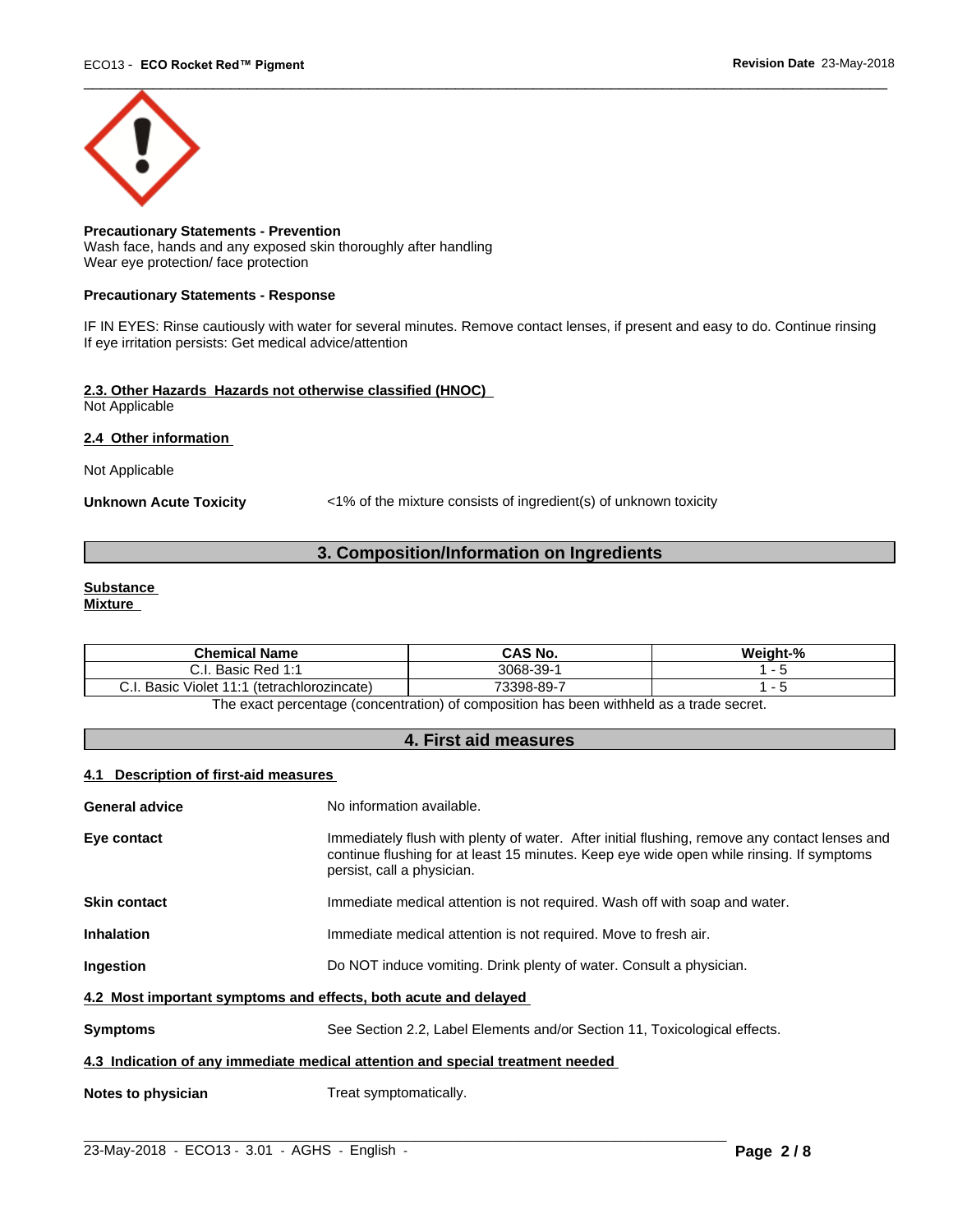### **5. Fire-Fighting Measures**

 $\overline{\phantom{a}}$  ,  $\overline{\phantom{a}}$  ,  $\overline{\phantom{a}}$  ,  $\overline{\phantom{a}}$  ,  $\overline{\phantom{a}}$  ,  $\overline{\phantom{a}}$  ,  $\overline{\phantom{a}}$  ,  $\overline{\phantom{a}}$  ,  $\overline{\phantom{a}}$  ,  $\overline{\phantom{a}}$  ,  $\overline{\phantom{a}}$  ,  $\overline{\phantom{a}}$  ,  $\overline{\phantom{a}}$  ,  $\overline{\phantom{a}}$  ,  $\overline{\phantom{a}}$  ,  $\overline{\phantom{a}}$ 

## **5.1 Extinguishing media**

#### **Suitable extinguishing media**

Use extinguishing measures that are appropriate to local circumstances and the surrounding environment.

**Unsuitable Extinguishing Media** None.

#### **5.2 Special hazards arising from the substance or mixture**

#### **Special Hazard**

None known based on information supplied.

**Hazardous Combustion Products** Carbon oxides. Nitrogen oxides (NOx).

#### **Explosion Data**

**Sensitivity to Mechanical Impact** None.

**Sensitivity to Static Discharge** Fine dust dispersed in air, in sufficient concentrations, and in the presence of an ignition source is a potential dust explosion hazard.

#### **5.3 Advice for firefighters**

As in any fire, wear self-contained breathing apparatus pressure-demand, MSHA/NIOSH (approved or equivalent) and full protective gear.

#### **6. Accidental Release Measures**

#### **6.1 Personal precautions, protective equipment and emergency procedures**

Ensure adequate ventilation, especially in confined areas. Use personal protective equipment.

#### **6.2 Environmental precautions**

Dust deposits should not be allowed to accumulate on surfaces as these may form an explosive mixture if they are released into the atmosphere in sufficient concentration. Avoid dispersal of dust in the air (i.e., cleaning dusty surfaces with compressed air). Nonsparking tools should be used. Prevent product from entering drains.

#### **6.3 Methods and materials for containment and cleaning up**

| <b>Methods for Containment</b> | Prevent dust cloud. Cover powder spill with plastic sheet or tarp to minimize spreading.                                                                                                                                                                                                                                                                                                |
|--------------------------------|-----------------------------------------------------------------------------------------------------------------------------------------------------------------------------------------------------------------------------------------------------------------------------------------------------------------------------------------------------------------------------------------|
| Methods for cleaning up        | Avoid dust formation. Take precautionary measures against static discharges. Do not dry<br>sweep dust. Wet dust with water before sweeping or use a vacuum to collect dust. Use<br>personal protective equipment. Take up mechanically and collect in suitable container for<br>disposal. Prevent product from entering drains. Keep in suitable and closed containers for<br>disposal. |

#### **7. Handling and storage**

#### **7.1 Precautions for safe handling**

| Advice on safe handling | Avoid dust formation. Take precautionary measures against static discharges. Fine dust<br>dispersed in air may ignite. Wear personal protective equipment. |
|-------------------------|------------------------------------------------------------------------------------------------------------------------------------------------------------|
| <b>Hygiene measures</b> | When using, do not eat, drink or smoke. Handle in accordance with good industrial hygiene<br>and safety practice.                                          |
|                         |                                                                                                                                                            |

## **7.2 Conditions for safe storage, including any incompatibilities**

**Storage Conditions** Keep tightly closed in a dry and cool place.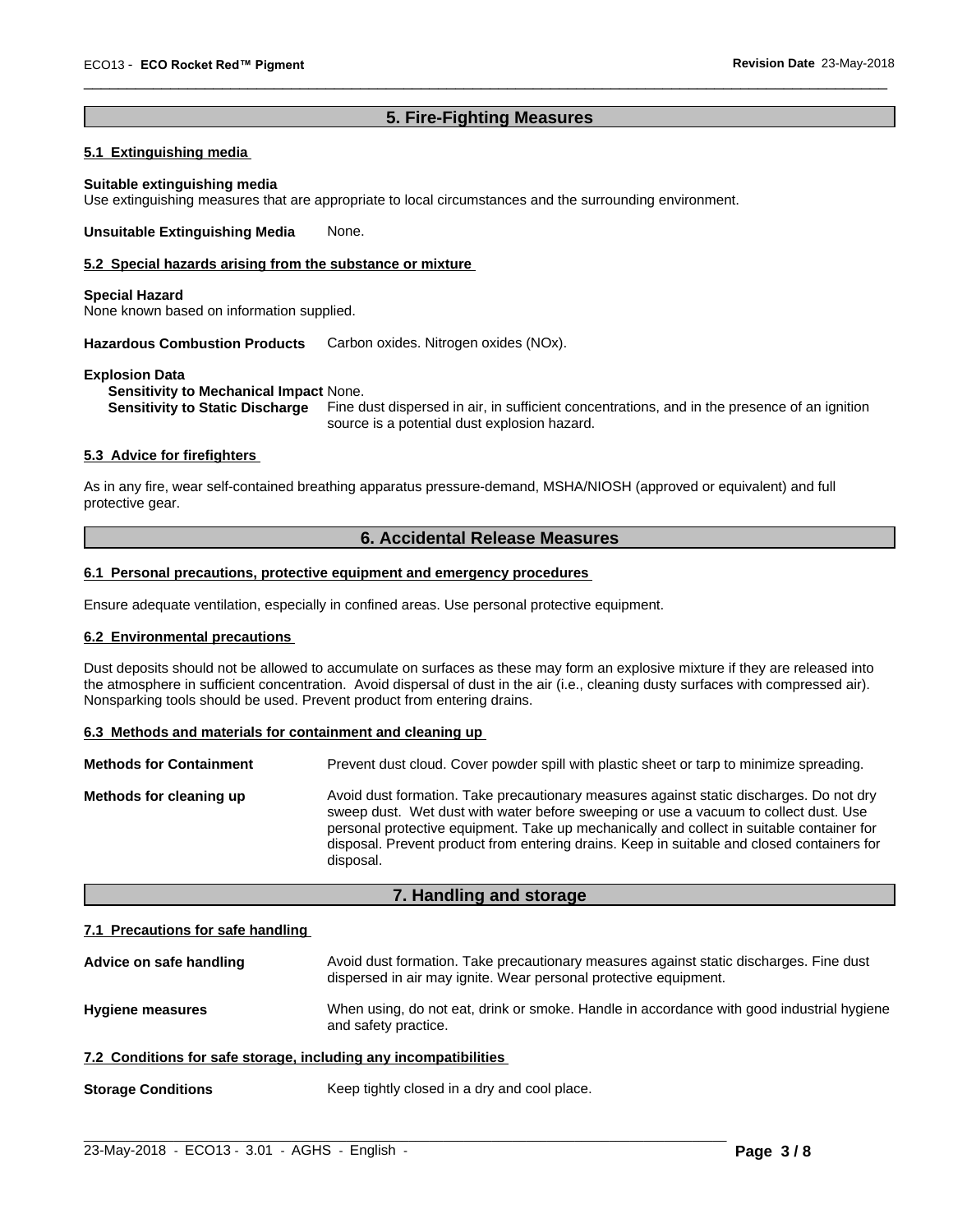**Materials to Avoid** No materials to be especially mentioned.

# **8. Exposure controls/personal protection**

 $\overline{\phantom{a}}$  ,  $\overline{\phantom{a}}$  ,  $\overline{\phantom{a}}$  ,  $\overline{\phantom{a}}$  ,  $\overline{\phantom{a}}$  ,  $\overline{\phantom{a}}$  ,  $\overline{\phantom{a}}$  ,  $\overline{\phantom{a}}$  ,  $\overline{\phantom{a}}$  ,  $\overline{\phantom{a}}$  ,  $\overline{\phantom{a}}$  ,  $\overline{\phantom{a}}$  ,  $\overline{\phantom{a}}$  ,  $\overline{\phantom{a}}$  ,  $\overline{\phantom{a}}$  ,  $\overline{\phantom{a}}$ 

#### **8.1 Exposure Guidelines**

#### **8.2 Appropriate engineering controls**

| <b>Engineering Measures</b>   | <b>Showers</b><br>Eyewash stations<br>Ventilation systems.                                                     |
|-------------------------------|----------------------------------------------------------------------------------------------------------------|
|                               | 8.3 Individual protection measures, such as personal protective equipment                                      |
| <b>Eye/Face Protection</b>    | Safety glasses with side-shields.                                                                              |
| Skin and body protection      | Wear chemical resistant footwear and clothing such as gloves, an apron or a whole body<br>suit as appropriate. |
| <b>Respiratory protection</b> | . NIOSH/MSHA approved respiratory protection should be worn if exposure is anticipated.                        |
| <b>Hygiene measures</b>       | See section 7 for more information                                                                             |

# **9. Physical and chemical properties**

#### **9.1 Information on basic physical and chemical properties**

| <b>Physical state</b>                       | Solid                                 |                          |                          |
|---------------------------------------------|---------------------------------------|--------------------------|--------------------------|
| Appearance                                  | Powder                                | Color                    | Red                      |
| Odor                                        | Mild                                  | <b>Odor Threshold</b>    | No information available |
| <b>Property</b>                             | <b>Values</b>                         | Remarks • Methods        |                          |
| pН                                          | Not Applicable                        |                          |                          |
| Melting/freezing point                      | 145 °C / 293 °F                       |                          |                          |
| <b>Boiling point/boiling range</b>          | Not applicable                        | No information available |                          |
| <b>Flash Point</b>                          | Not Applicable                        | No information available |                          |
| <b>Evaporation rate</b>                     | Not Applicable                        | No information available |                          |
| Flammability (solid, gas)                   |                                       | No information available |                          |
| <b>Flammability Limits in Air</b>           |                                       |                          |                          |
| upper flammability limit                    |                                       | No information available |                          |
| lower flammability limit                    |                                       | No information available |                          |
| Vapor pressure                              | Not Applicable                        |                          |                          |
| Vapor density                               | Not Applicable                        |                          |                          |
| <b>Specific Gravity</b>                     | 1.2                                   |                          |                          |
| <b>Water solubility</b>                     | Insoluble in water                    |                          |                          |
| Solubility in other solvents                |                                       | No information available |                          |
| <b>Partition coefficient</b>                |                                       | No information available |                          |
| <b>Autoignition temperature</b>             |                                       | No information available |                          |
| <b>Decomposition temperature</b>            |                                       | No information available |                          |
| <b>Viscosity, kinematic</b>                 |                                       | No information available |                          |
| Viscosity, dynamic                          |                                       | No information available |                          |
| <b>Explosive properties</b>                 | Fine dust dispersed in air may ignite |                          |                          |
| <b>Oxidizing Properties</b>                 |                                       | No information available |                          |
| 9.2 Other information                       |                                       |                          |                          |
| Volatile organic compounds (VOC)<br>content | None                                  |                          |                          |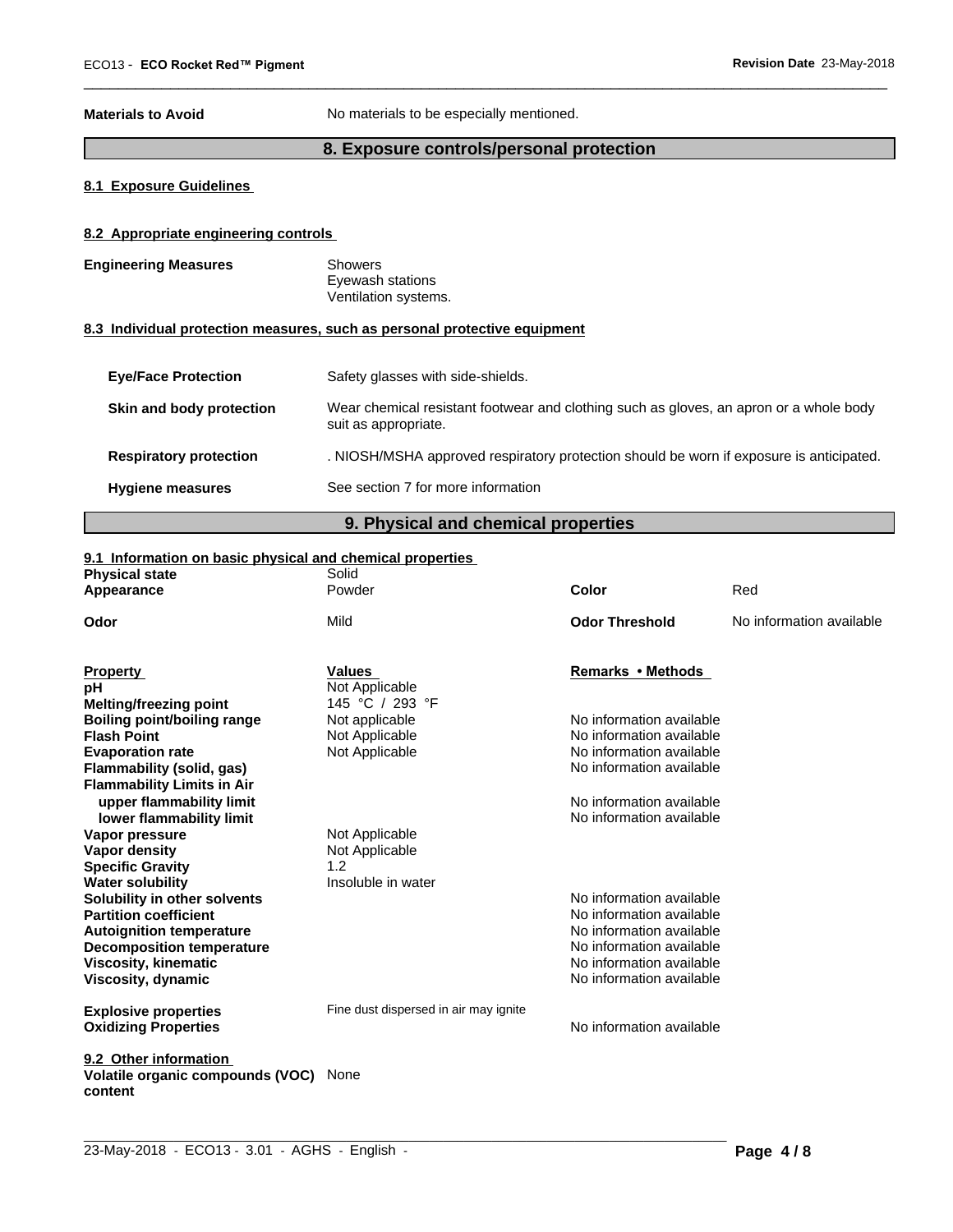# **10. Stability and Reactivity**

 $\overline{\phantom{a}}$  ,  $\overline{\phantom{a}}$  ,  $\overline{\phantom{a}}$  ,  $\overline{\phantom{a}}$  ,  $\overline{\phantom{a}}$  ,  $\overline{\phantom{a}}$  ,  $\overline{\phantom{a}}$  ,  $\overline{\phantom{a}}$  ,  $\overline{\phantom{a}}$  ,  $\overline{\phantom{a}}$  ,  $\overline{\phantom{a}}$  ,  $\overline{\phantom{a}}$  ,  $\overline{\phantom{a}}$  ,  $\overline{\phantom{a}}$  ,  $\overline{\phantom{a}}$  ,  $\overline{\phantom{a}}$ 

## **10.1 Reactivity**

No dangerous reaction known under conditions of normal use

#### **10.2 Chemical stability**

Stable

#### **10.3 Possibility of hazardous reactions**

None under normal processing.

#### **10.4 Conditions to Avoid**

Dust formation. Take precautionary measures against static discharges.

#### **10.5 Incompatible Materials**

None known based on information supplied.

#### **10.6 Hazardous Decomposition Products**

None known based on information supplied.

#### **11. Toxicological information**

#### **11.1 Acute toxicity**

#### **Numerical measures of toxicity: Product Information**

| LD50 Oral:        | LC50 (Dust/Mist)              |
|-------------------|-------------------------------|
| 2,000 mg/kg (rat) | $> 5.53$ mg/l (4 hours) (rat) |

#### **The following values are calculated based on chapter 3.1 of the GHS document**

**Unknown Acute Toxicity** <1% of the mixture consists of ingredient(s) of unknown toxicity **Oral LD50** 14,515.00 mg/kg **LC50 (Dust/Mist)** 52.73 mg/l

#### **Numerical measures of toxicity: Component Information**

| <b>Chemical Name</b>   | LD50 Oral                    | <b>LD50 Dermal</b> | <b>LC50 Inhalation</b> |
|------------------------|------------------------------|--------------------|------------------------|
| C.I. Basic Red 1:1     | 449 mg/kg (Rat)              | 2,500 mg/kg (Rat)  | $0.05$ mg/l (4 hour)   |
| 3068-39-1              |                              |                    |                        |
| C.I. Basic Violet 11:1 | Rat \<br>$220 \text{ mg/kg}$ |                    | $0.83$ mg/l (4 hour)   |
| (tetrachlorozincate)   |                              |                    |                        |
| 73398-89-7             |                              |                    |                        |

 $\_$  ,  $\_$  ,  $\_$  ,  $\_$  ,  $\_$  ,  $\_$  ,  $\_$  ,  $\_$  ,  $\_$  ,  $\_$  ,  $\_$  ,  $\_$  ,  $\_$  ,  $\_$  ,  $\_$  ,  $\_$  ,  $\_$  ,  $\_$  ,  $\_$  ,  $\_$  ,  $\_$  ,  $\_$  ,  $\_$  ,  $\_$  ,  $\_$  ,  $\_$  ,  $\_$  ,  $\_$  ,  $\_$  ,  $\_$  ,  $\_$  ,  $\_$  ,  $\_$  ,  $\_$  ,  $\_$  ,  $\_$  ,  $\_$  ,

#### **11.2 Information on toxicologicaleffects**

#### **Skin corrosion/irritation**

Product Information • May cause irritation

Component Information • No information available

**Serious eye damage/eye irritation**

Product Information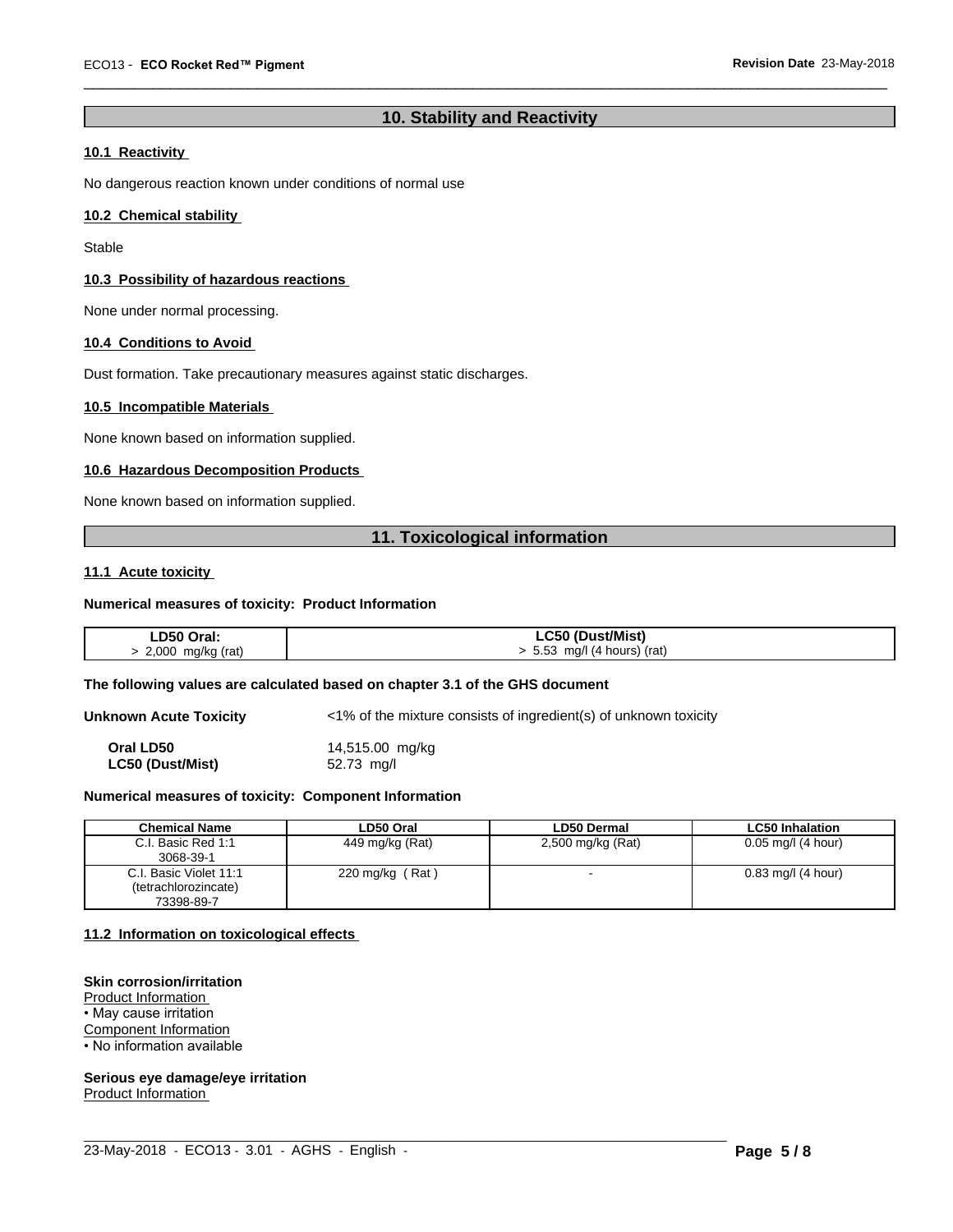• Irritating to eyes Component Information

• No information available

#### **Respiratory or skin sensitization**

Product Information • No information available Component Information • No information available

#### **Germ cell mutagenicity**

Product Information • No information available Component Information • No information available

#### **Carcinogenicity**

Product Information • Contains no ingredient listed as a carcinogen Component Information • No information available

#### **Reproductive toxicity**

Product Information • No information available Component Information • No information available

### **STOT - single exposure**

No information available

#### **STOT - repeated exposure**

• No known effect

#### **Other adverse effects**

Product Information • No information available Component Information • No information available

#### **Aspiration hazard**

Product Information • No information available Component Information • No information available

# **12. Ecological information**

 $\overline{\phantom{a}}$  ,  $\overline{\phantom{a}}$  ,  $\overline{\phantom{a}}$  ,  $\overline{\phantom{a}}$  ,  $\overline{\phantom{a}}$  ,  $\overline{\phantom{a}}$  ,  $\overline{\phantom{a}}$  ,  $\overline{\phantom{a}}$  ,  $\overline{\phantom{a}}$  ,  $\overline{\phantom{a}}$  ,  $\overline{\phantom{a}}$  ,  $\overline{\phantom{a}}$  ,  $\overline{\phantom{a}}$  ,  $\overline{\phantom{a}}$  ,  $\overline{\phantom{a}}$  ,  $\overline{\phantom{a}}$ 

# **12.1 Toxicity**

**Ecotoxicity No information available** 

2.391 % of the mixture consists of components(s) of unknown hazards to the aquatic environment

#### **Ecotoxicity effects**

# **12.2 Persistence and degradability**

Total Biodegradation = 0.78% (based on computer modeling).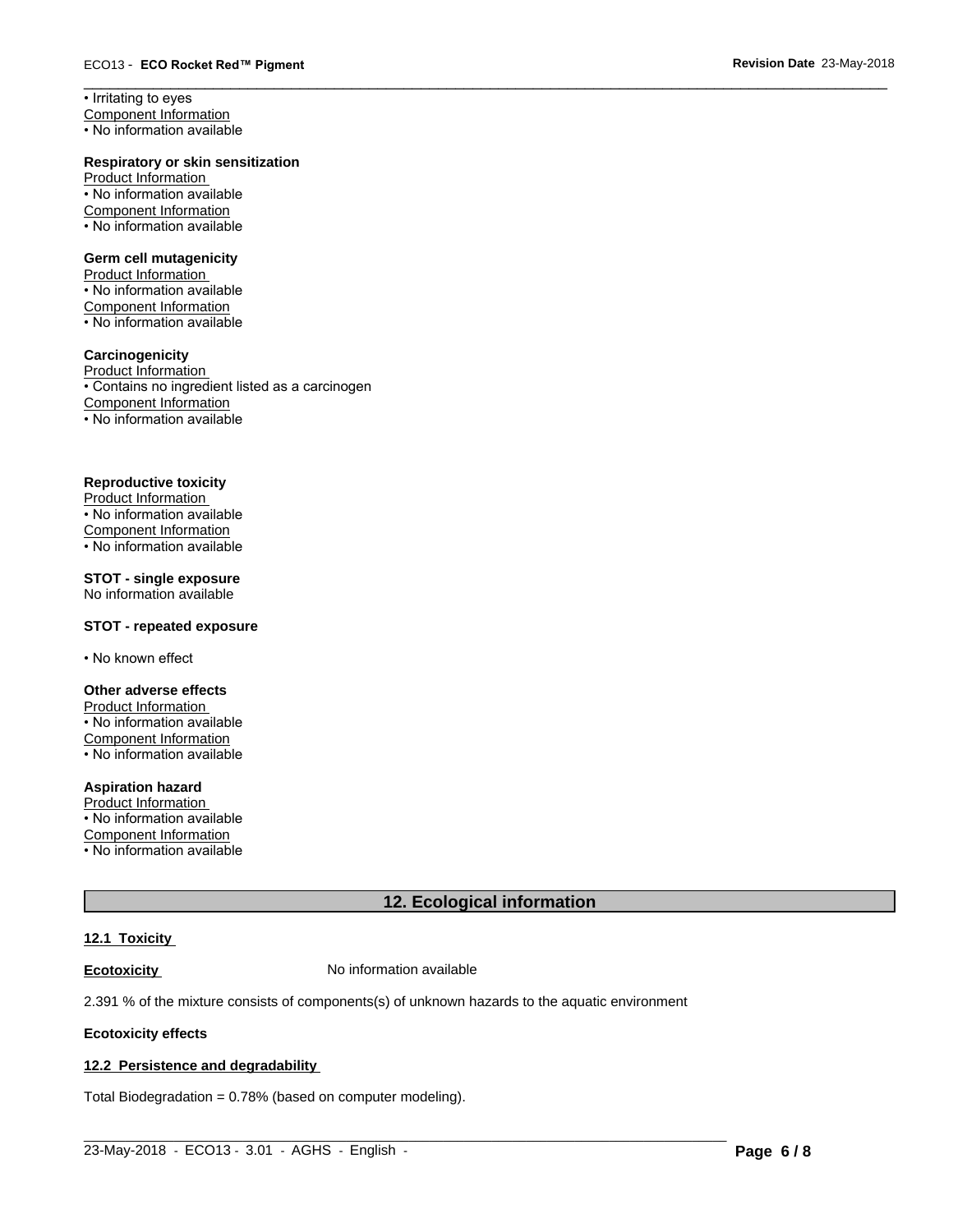#### **12.3 Bioaccumulative potential**

Discharge into the environment must be avoided

#### **12.4 Mobility in soil**

No information available.

#### **12.5 Other adverse effects**

No information available

#### **13. Disposal Considerations**

 $\overline{\phantom{a}}$  ,  $\overline{\phantom{a}}$  ,  $\overline{\phantom{a}}$  ,  $\overline{\phantom{a}}$  ,  $\overline{\phantom{a}}$  ,  $\overline{\phantom{a}}$  ,  $\overline{\phantom{a}}$  ,  $\overline{\phantom{a}}$  ,  $\overline{\phantom{a}}$  ,  $\overline{\phantom{a}}$  ,  $\overline{\phantom{a}}$  ,  $\overline{\phantom{a}}$  ,  $\overline{\phantom{a}}$  ,  $\overline{\phantom{a}}$  ,  $\overline{\phantom{a}}$  ,  $\overline{\phantom{a}}$ 

#### **13.1 Waste treatment methods**

Dispose of in accordance with federal, state, and local regulations.

|             | <b>14. Transport Information</b> |  |
|-------------|----------------------------------|--|
|             |                                  |  |
| <u>DOT</u>  | Not regulated                    |  |
| <b>MEX</b>  | Not regulated                    |  |
| <b>IMDG</b> | Not regulated                    |  |
| <b>IATA</b> | Not regulated                    |  |

# **15. Regulatory information**

#### **15.1 International Inventories**

| <b>TSCA</b>          | Complies                 |  |
|----------------------|--------------------------|--|
| <b>DSL</b>           |                          |  |
| <b>EINECS/ELINCS</b> | Complies                 |  |
| <b>ENCS</b>          |                          |  |
| <b>IECSC</b>         | Complies                 |  |
| <b>KECL</b>          | $\overline{\phantom{0}}$ |  |
| <b>PICCS</b>         | -                        |  |
| <b>AICS</b>          | -                        |  |
| <b>NZIoC</b>         | -                        |  |

 **TSCA** - United States Toxic Substances Control Act Section 8(b) Inventory

 **DSL** - Canadian Domestic Substances List

 **EINECS/ELINCS** - European Inventory of Existing Chemical Substances/European List of Notified Chemical Substances

 **PICCS** - Philippines Inventory of Chemicals and Chemical Substances

 **ENCS** - Japan Existing and New Chemical Substances

 **IECSC** - China Inventory of Existing Chemical Substances

 **KECL** - Korean Existing and Evaluated Chemical Substances

 **PICCS** - Philippines Inventory of Chemicals and Chemical Substances

 **AICS** - Australian Inventory of Chemical Substances

 **NZIoC** - New Zealand Inventory of Chemicals

#### **15.2 U.S. Federal Regulations**

#### **SARA 313**

Section 313 of Title III of the Superfund Amendments and Reauthorization Act of 1986 (SARA). This product contains a chemical or chemicals which are subject to the reporting requirements of the Act and Title 40 of the Code of Federal Regulations, Part 372: